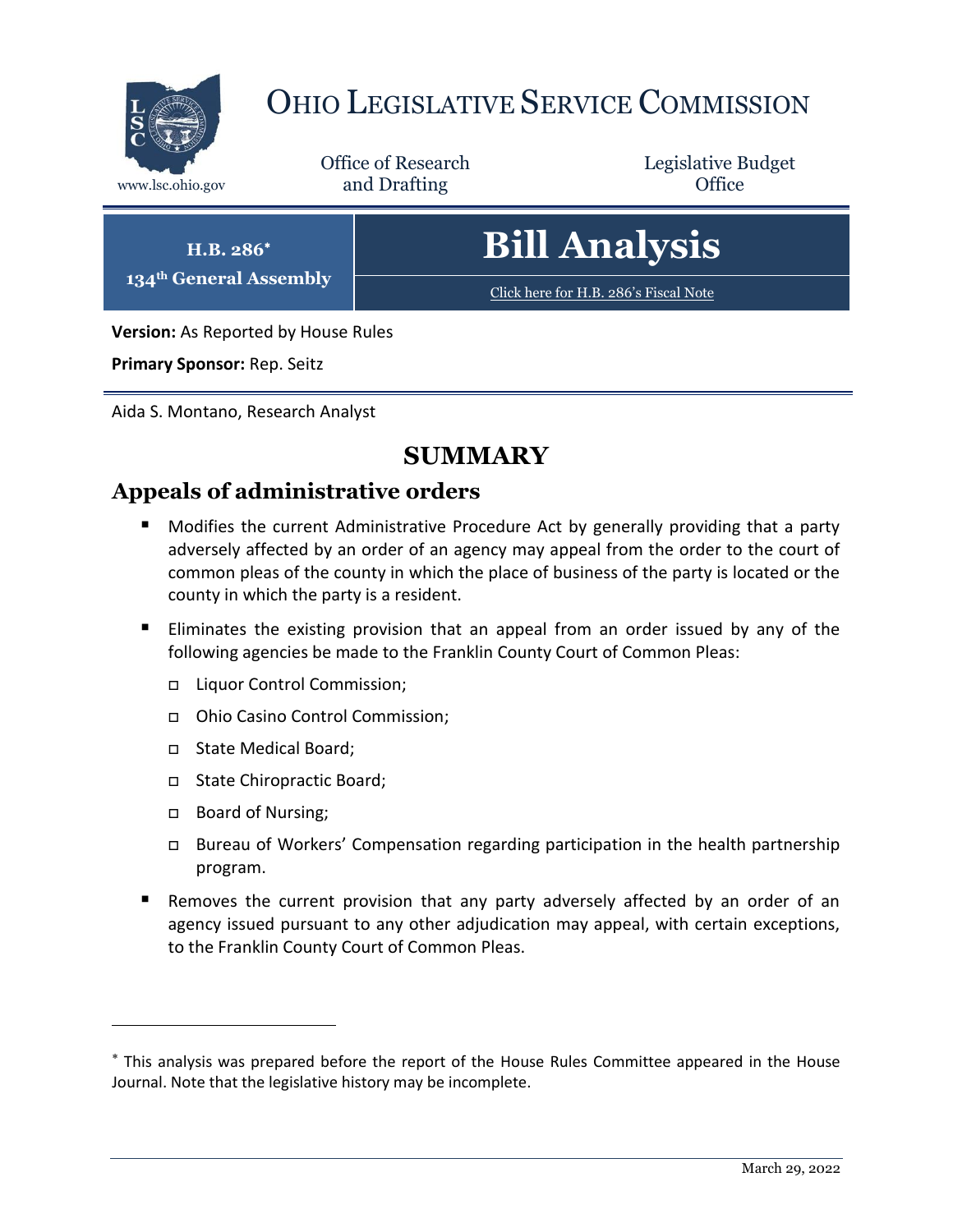Modifies specific statutes on adjudication orders of specified agencies to replace current provisions regarding appeals of the orders to the Franklin County Court of Common Pleas, the Environmental Division of the Franklin County Municipal Court, or the court of the county in which an appointing authority resides, with the bill's venue provision described in the first dot point.

#### **No claim preclusion in zoning appeals**

- **Provides that a final judgment on the merits by a court pursuant to its power of review** of administrative orders on claims brought under the County Rural Zoning Law, the Township Zoning Law, or the Municipal Planning Commissions Law does not preclude later claims for damages.
- States that the General Assembly intends that the above provisions in the respective laws be construed to override the federal Sixth Circuit Court of Appeals decision in the case of *Lavon Moore v. Hiram Twp.*, 988 F.3d 353 (6th Cir. 2021.)

## **Challenge of administrative order responding to state of emergency**

 Modifies current law by providing that an action challenging an order of an administrative department or head, state agency, or state elected officer issued in response to a state of emergency be brought in the Court of Claims instead of the court in the county of the person's residence or business.

# **DETAILED ANALYSIS**

#### **Appeal of administrative agency order**

The current Administrative Procedure Act generally provides that a party adversely affected by any order of an agency issued pursuant to an adjudication denying an applicant admission to an examination, denying the issuance or renewal of a license or registration of a licensee, revoking or suspending a license, or allowing the payment of a forfeiture rather than suspending operations of a liquor permit holder by order of the Liquor Control Commission, may appeal from the order of the agency to the court of common pleas of the county in which the place of business of the licensee is located or the county in which the licensee is a resident.<sup>1</sup>

The bill modifies current law by providing that a party adversely affected by an order of an agency as described above may appeal from the order to the court of common pleas of the county in which the place of business of the *party*, instead of "licensee" is located or the county in which the *party* is a resident.<sup>2</sup>

 $1$  R.C. 119.12(A)(1).

 $2$  R.C. 119.12(A)(1).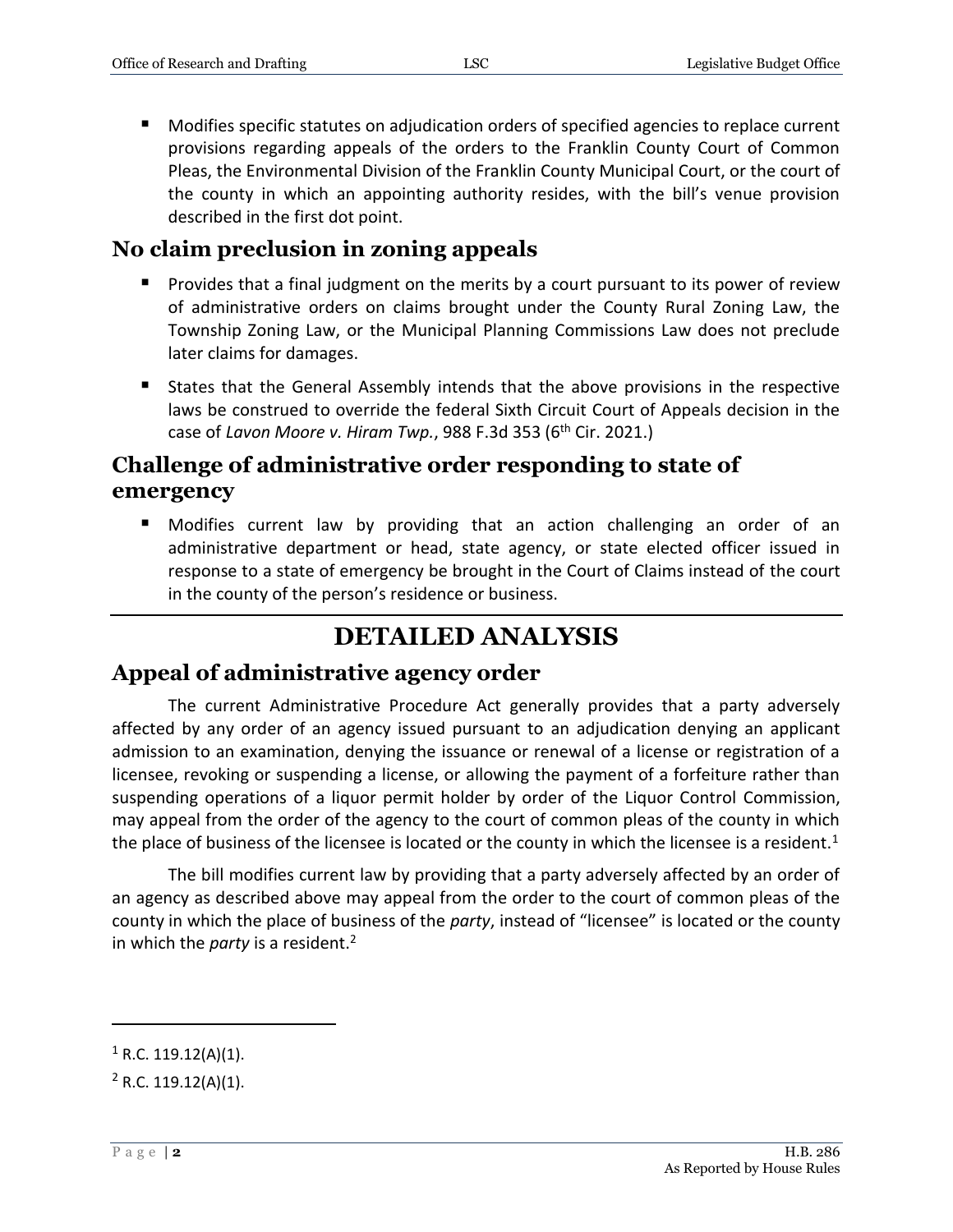The bill eliminates the current provision that an appeal from an order issued by any of the following agencies be made to the Franklin County Court of Common Pleas (Franklin County CCP): (1) Liquor Control Commission, (2) Ohio Casino Control Commission, (3) State Medical Board, (4) State Chiropractic Board, (5) Board of Nursing, and (6) Bureau of Workers' Compensation regarding participation in the health partnership program administered by the Bureau.<sup>3</sup>

The bill also eliminates the provision that any party adversely affected by an order of an agency issued pursuant to any other adjudication may appeal to the Franklin County CCP, except that appeals from orders of the Fire Marshal issued under the Fire Marshal and Fire Safety Law may be to the court of common pleas of the county in which the building of the aggrieved person is located and except that appeals under the law dealing with reduction in pay or position, suspension, or removal, from a decision of the State Personnel Board of Review or a municipal or civil service township civil service commission must be taken to the court of common pleas of the county in which the appointing authority is located or, in the case of an appeal by the Department of Rehabilitation and Correction, to the Franklin County CCP.<sup>4</sup>

Current law, not changed by the bill, provides that if any party appealing from an order of an agency is not a resident of and has no place of business in Ohio, the party may appeal to the Franklin County CCP.<sup>5</sup>

#### **Appeal from order of specific agencies**

The bill's provision above that a party adversely affected by an order of an agency may appeal from the order to the court of common pleas of the county in which the place of business of the party is located or the county in which the party is a resident applies to any of the following appeals:

- In cases of removal or reduction in pay for disciplinary reasons, the appointing authority or the officer or employee in the classified service may appeal from the decision of the State Personnel Board of Review or the municipal civil service commission of the city or city school district.<sup>6</sup> The bill replaces current law which provides for the appeal to the court of common pleas of the county in which the appointing authority is located, or to the Franklin County CCP.<sup>7</sup>
- In cases in which the Director of Agriculture or a designated representative impounds and seizes a dog from a high volume breeder or dog broker for violation of applicable law or rule, the high volume breeder's owner or operator or the person acting as a dog

<sup>3</sup> Current R.C. 119.12(A)(2).

 $4$  R.C. 119.12(B).

 $5$  R.C. 119.12(A)(2) in the bill.

 $6$  R.C. 124.34(B).

<sup>7</sup> *Id*.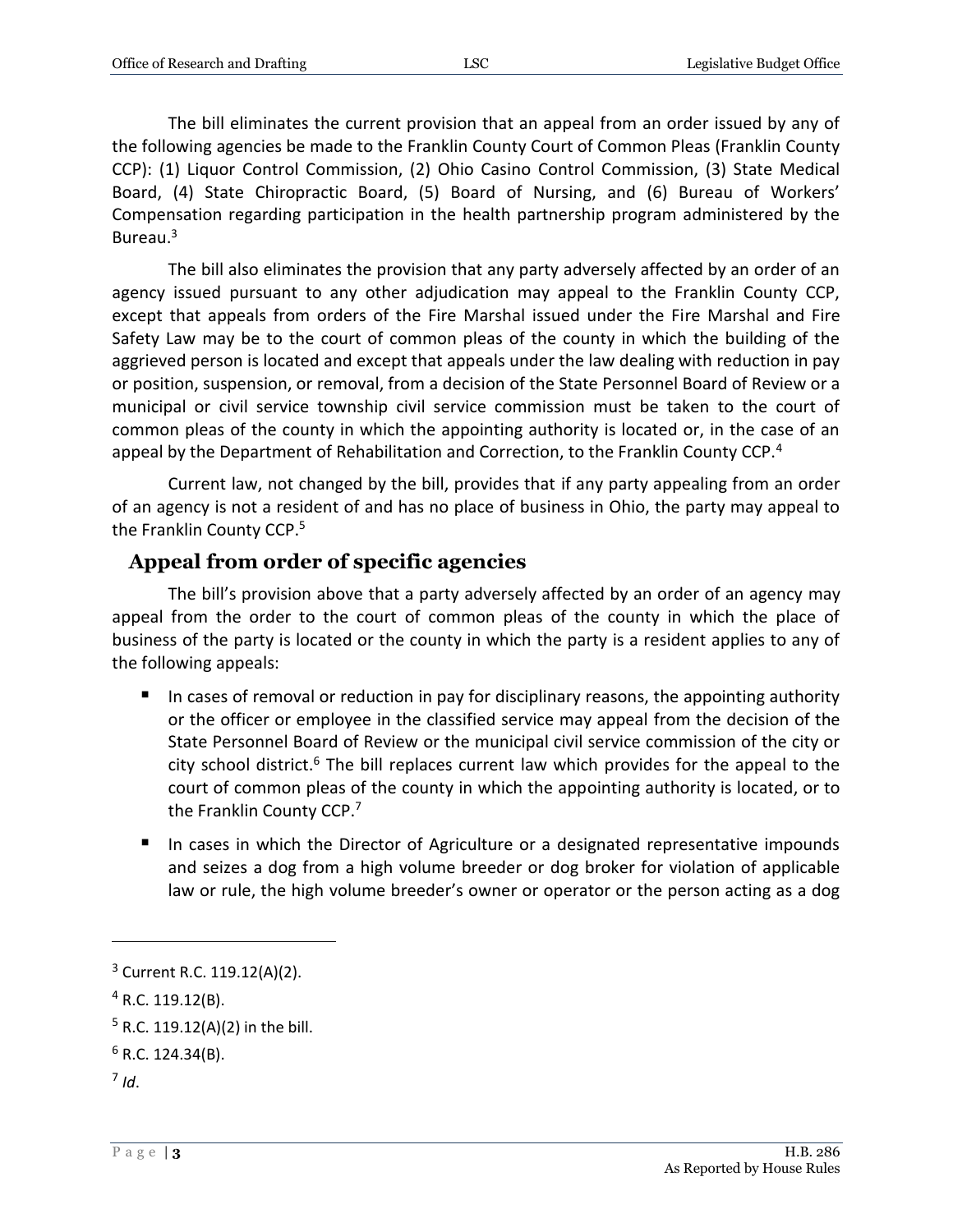broker may appeal from such determination at an adjudication hearing.<sup>8</sup> The bill replaces the existing provision that the appeal may be made only to the environmental division of the Franklin County Municipal Court.<sup>9</sup>

- In cases in which an application for a license as a high volume breeder or dog broker is denied or such license is suspended or revoked upon a determination of the Director of Agriculture at an adjudication hearing, the applicant or licensee may appeal from such determination.<sup>10</sup> The bill replaces the existing provision that the appeal may be made only to the environmental division of the Franklin County Municipal Court.<sup>11</sup>
- In cases in which a proprietor of a public place or place of employment or an individual against whom a finding of a violation of any prohibition under the Smoking Ban Law is made by the Department or Director of Health or designee, may appeal the finding.<sup>12</sup> The bill replaces current law which provides that the finding may be appealed to the Franklin County CCP.<sup>13</sup>
- In cases in which, after a public hearing, the Superintendent of Insurance issues an order of disapproval of any merger or other acquisition of control of a domestic insurer, the order may be appealed by filing a notice of appeal with the Superintendent and a copy of the notice of appeal with the court, within 15 calendar days after the transmittal of the copy of the order.<sup>14</sup> The bill replaces current law which specifies that the order of disapproval may be appealed to the Franklin County CCP.<sup>15</sup>
- In cases in which the Superintendent of Insurance issues an order regarding the conversion of a domestic mutual life insurance company to a stock life insurance company, which an adversely affected policyholder may appeal. <sup>16</sup> The bill replaces current law which provides that a policyholder adversely affected by such order may appeal to the Franklin County CCP.<sup>17</sup>
- In cases in which the Superintendent of Insurance issues an order regarding the conversion of a domestic mutual insurance company other than life to a stock insurance

```
8 R.C. 956.11(C).
9
Id.
10 R.C. 956.15(C).
11 Id.
12 R.C. 3794.09(C).
13 Id.
14 R.C. 3901.321(F)(2)(e).
15 Id.
16 R.C. 3913.13 and by reference to R.C. 3913.11(F).
17 Id.
```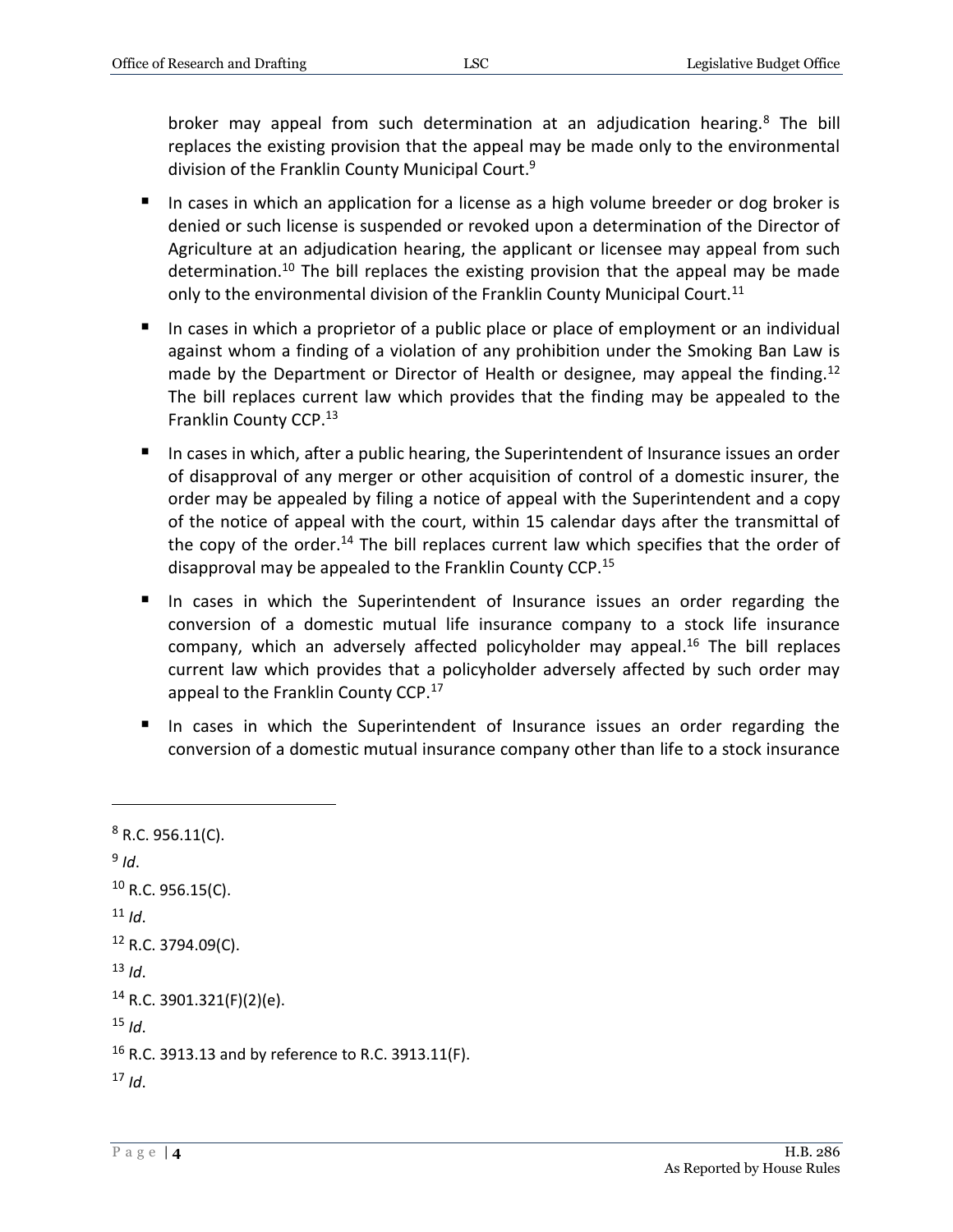corporation other than life, which an adversely affected policyholder may appeal.<sup>18</sup> The bill replaces current law which provides that a policyholder adversely affected by such order may appeal to the Franklin County CCP.<sup>19</sup>

- In cases in which an appellant who appeals an order of an agency administering a family services program, who is granted a state hearing, and who disagrees with the state hearing decision and generally makes an administrative appeal to the Department of Job and Family Services (JFS) may appeal from the JFS administrative appeal decision.<sup>20</sup> The bill replaces current law which provides that the person may appeal to the court of common pleas of the county in which the person resides, or to the Franklin County CCP if the person does not reside in this state. $21$
- In cases in which an adversely affected party may appeal from the Medicaid Department's adjudication order regarding: (1) refusal to enter into a provider agreement with a Medicaid provider, (2) refusal to revalidate a Medicaid provider's provider agreement, (3) suspension or termination of a Medicaid provider's provider agreement, or (4) taking any action based upon a final fiscal audit of a Medicaid provider.<sup>22</sup> The bill replaces current law which provides that any party who is adversely affected by the issuance of any such adjudication order may appeal to the Franklin County CCP.<sup>23</sup>

### **Effectivity provision**

The bill provides that R.C. 956.15 as presented in the act (administrative appeal of a denial of an application for a license as a high volume breeder or dog broker or suspension or revocation of such license upon a determination of the Director of Agriculture) takes effect on the later of October 9, 2021, or the effective date of that section. (October 9, 2021, is the effective date of an earlier amendment to that section by H.B. 263 of the 133<sup>rd</sup> General Assembly. $)^{24}$ 

## **No claim preclusion in zoning appeals**

The bill provides that a final judgment on the merits issued by a court of competent jurisdiction pursuant to its power of review of orders of administrative officers and agencies on

<sup>18</sup> R.C. 3913.23 and by reference to R.C. 3913.21(F).

 $19$  *Id*.

 $20$  R.C. 5101.35(B), (C), and (E).

<sup>&</sup>lt;sup>21</sup> R.C. 5101.35(E)(1). The bill's new venue provision above and current law on an appeal by a nonresident to the Franklin County CCP would apply and the eliminated provision in R.C. 5101.35(E)(1) would be duplicative.

 $22$  R.C. 5164.38(C) and (D).

 $23$  R.C. 5164.38(D).

<sup>24</sup> Section 3.